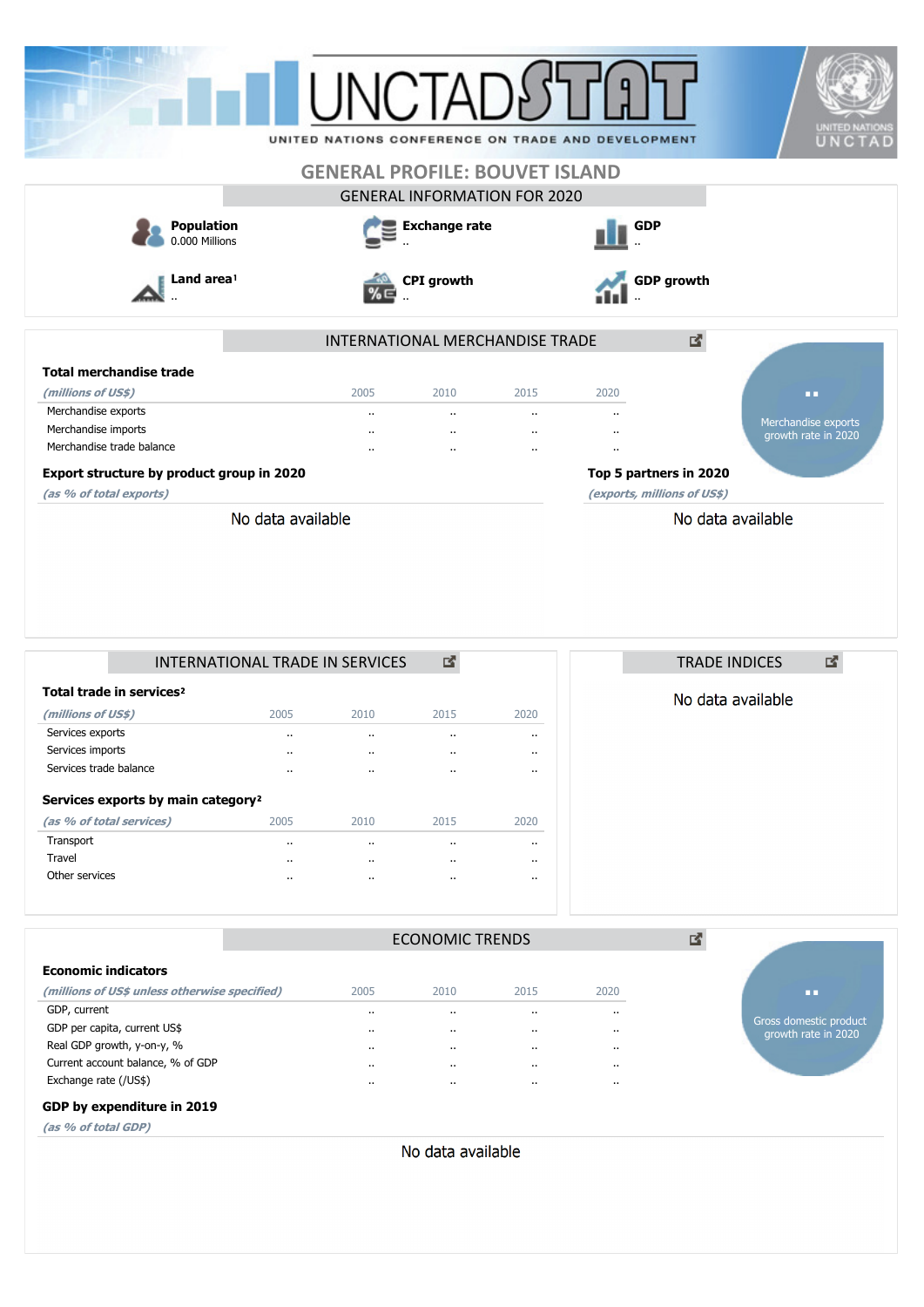

No data available

|                             |                                       | TRADE IN GOODS AND SERVICES |         |           |           |  |  |
|-----------------------------|---------------------------------------|-----------------------------|---------|-----------|-----------|--|--|
|                             | Trade balance indicators <sup>2</sup> |                             |         |           |           |  |  |
| (as % and index)            |                                       | 2005                        | 2010    | 2015      | 2020      |  |  |
| Balance, % of GDP           |                                       | $\cdot$ .                   | $\cdot$ | $\cdot$ . | $\cdot$ . |  |  |
| Balance, % of imports       |                                       | $\cdot$ .                   | $\cdot$ | $\cdot$ . | $\cdot$ . |  |  |
| Normalized balance          |                                       | $\cdot$ .                   | $\cdot$ | $\cdot$ . |           |  |  |
| Trade openness <sup>2</sup> |                                       |                             |         |           |           |  |  |

**(sum of imports and exports as % of GDP)**

No data available

| LABOUR FORCE |
|--------------|
|              |

## **Labour force by gender in 2020**

**(as % of total labour force, all sectors)**

No data available

|                                                                    | OTHER INDICATORS |                      |           | 酪         |                                                    |
|--------------------------------------------------------------------|------------------|----------------------|-----------|-----------|----------------------------------------------------|
| <b>Maritime transport indicators</b>                               |                  |                      |           |           |                                                    |
|                                                                    | 2005             | 2010                 | 2015      | 2020      | ПD                                                 |
| Merchant fleet, national flag (thousands of DWT)                   |                  | $\cdot$              | $\cdot$ . | $\cdots$  |                                                    |
| Liner shipping connectivity index (maximum $2006 = 100$ for China) | $\cdot$ .        | $\cdots$             |           | $\cdots$  | Share of the total world<br>merchant fleet in 2020 |
| Container port throughput (TEU)                                    | $\cdot$ .        | $\ddot{\phantom{0}}$ | $\cdot$ . | $\cdot$ . |                                                    |
| <b>Information economy indicators</b>                              |                  |                      |           |           |                                                    |
| $(as % of)$                                                        | 2005             | 2010                 | 2015      | 2020      |                                                    |
| Share of ICT goods, % of total exports                             |                  | $\cdots$             | $\cdot$ . | $\cdots$  |                                                    |
| Share of ICT goods, % of total imports                             | $\cdot$ .        | $\cdots$             |           | $\cdots$  |                                                    |
| Share of workforce involved in the ICT sector                      |                  | $\cdots$             | $\cdot$ . | $\cdot$ . |                                                    |